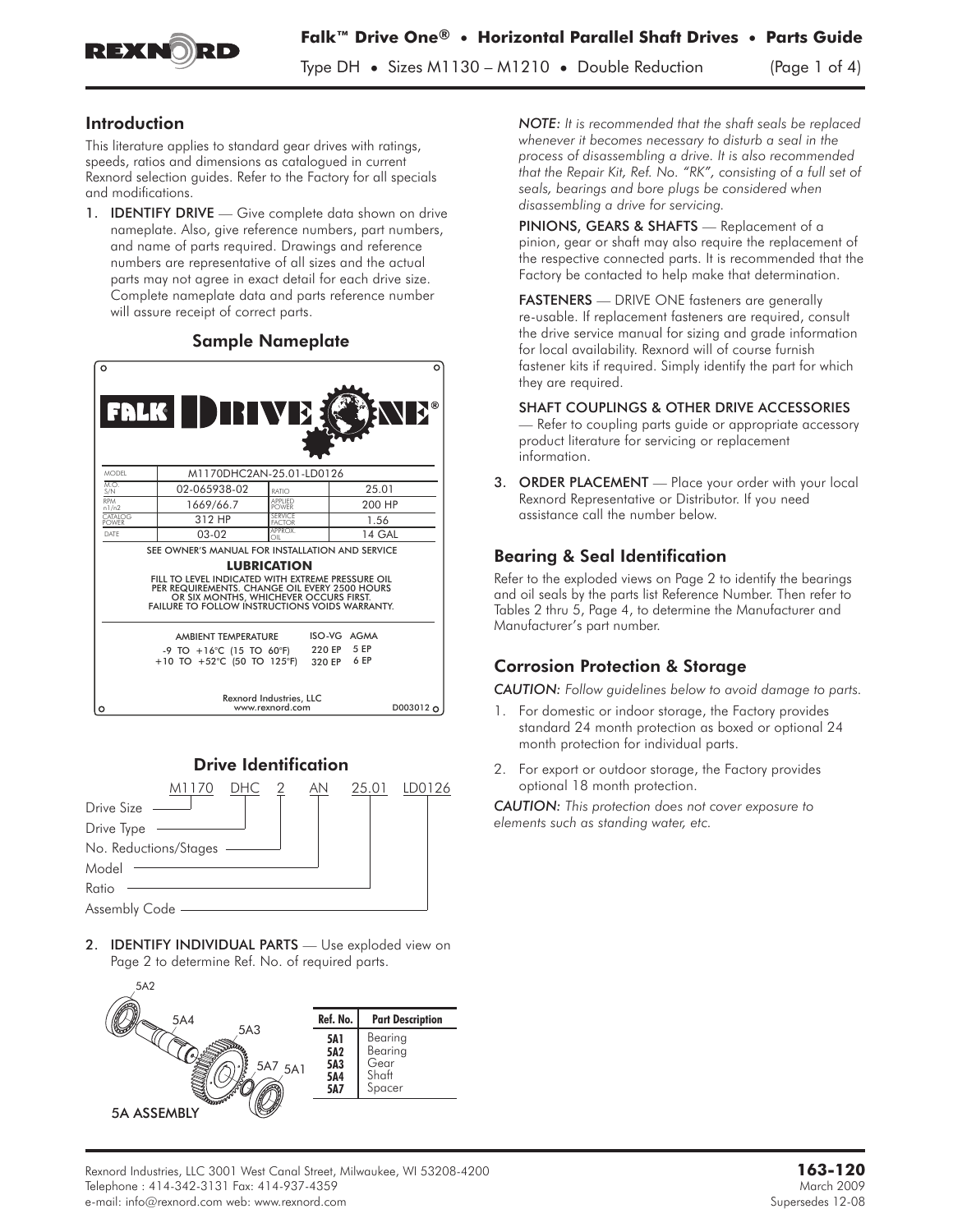(Page 2 of 4) Type DH **•** Sizes M1130 – M1210 **•** Double Reduction



REXNORD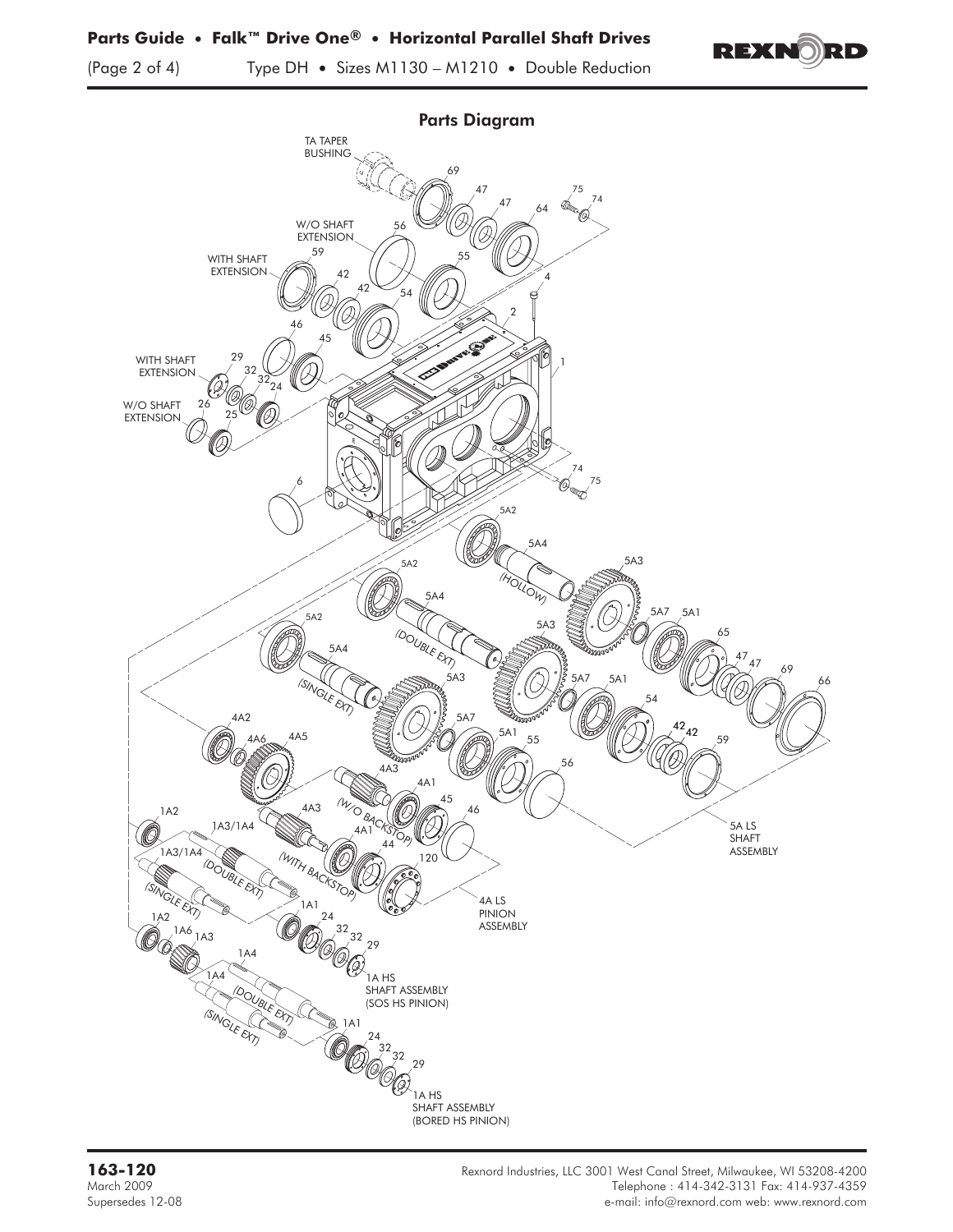

Type DH **•** Sizes M1130 – M1210 **•** Double Reduction (Page 3 of 4)

# **TABLE 1 — Parts List**

| Ref. No.       | <b>Part Description</b>                                                             |  |  |
|----------------|-------------------------------------------------------------------------------------|--|--|
| 1              | Housing (Consists of Housing, Bore Plug, Inspection Cover                           |  |  |
| 2              | & all Hardware)<br><b>Inspection Cover</b>                                          |  |  |
| 4              | <b>Dipstick</b>                                                                     |  |  |
| 6<br>20        | Housing Bore Plug<br>High Speed Retaining Nut Assembly (Incl. Ref. 24, 29, 32 &     |  |  |
|                | Hardware)                                                                           |  |  |
| 21             | High Speed Retaining Nut Assembly (Incl. Ref. 25, 26 &<br>Hardware)                 |  |  |
| 24             | Bearing Adjustment Nut<br>Bearing Adjustment Nut                                    |  |  |
| 25<br>26       | Bore Plug                                                                           |  |  |
| 28             | High Speed Seal Cage                                                                |  |  |
| 29<br>32       | Grease Purge Cover<br>High Speed Oil Seal                                           |  |  |
| 40             | Low Speed Pinion Retaining Nut Assembly (Incl. Ref. 45, 46                          |  |  |
| 41             | & Hardware)<br>Low Speed Pinion Retaining Nut Assembly (Incl. Ret. 44 &             |  |  |
| 42             | Hardware)<br>Low Speed Oil Seal                                                     |  |  |
| 44             | Bearing Adjustment Nut                                                              |  |  |
| 45<br>46       | Bearing Adjustment Nut<br>Bore Plug                                                 |  |  |
| 47             | Low Speed Oil Seal                                                                  |  |  |
| 50             | Low Speed Shaft Retaining Nut Assembly (Incl. Ref. 42, 54,<br>59 & Hardware)        |  |  |
| 51             | Low Speed Shaft Retaining Nut Assembly (Incl. Ref. 55, 56                           |  |  |
| 54             | & Hardware)<br>Bearing Adjustment Nut                                               |  |  |
| 55             | Bearing Adjustment Nut                                                              |  |  |
| 56<br>59       | Bore Plug<br>Low Speed Seal Cage                                                    |  |  |
| 60             | Hollow Low Speed Shaft Retaining Nut Assembly (Incl. Ref.                           |  |  |
| 61             | 47, 65, 66 & Hardware)<br>Hollow Low Speed Shaft Retaining Nut Assembly (Incl. Ref. |  |  |
| 64             | 47, 64, 69 & Hardware)<br>Bearing Adjustment Nut                                    |  |  |
| 65             | Bearing Adjustment Nut                                                              |  |  |
| 66<br>69       | Shatt Cover<br>Low Speed Seal Cage                                                  |  |  |
| 70             | Fan                                                                                 |  |  |
| 71<br>72       | Drive Shroud<br>Fan Shroud (Guard)                                                  |  |  |
| 73             | Shaft Cover                                                                         |  |  |
| 74             | Fender Washer<br>Bolt                                                               |  |  |
| 75<br>80       | Electric Fan/Motor                                                                  |  |  |
| 81             | Drive Shroud                                                                        |  |  |
| 120<br>RK      | <b>Backstop Assembly</b><br>Repair Kit                                              |  |  |
| 1А             | <b>HIGH SPEED SHAFT ASSEMBLY</b> (Incl. Ref. 1A1 thru 1A4                           |  |  |
| 1A 1           | & 1A6)<br>Bearing                                                                   |  |  |
| 1A2            | Bearing                                                                             |  |  |
| 1A3            | Pinion<br>Shaft                                                                     |  |  |
| 1A4<br>1A3/1A4 | Pinion & Shaft                                                                      |  |  |
| 1A6            | Spacer                                                                              |  |  |
| 4Α<br>4A 1     | LOW SPEED PINION ASSEMBLY (Incl. Ref. 4A1 thru 4A6)<br>Bearing                      |  |  |
| 4A2            | Bearing                                                                             |  |  |
| 4A3            | Pinion & Shaft<br>Gear                                                              |  |  |
| 4A5<br>4A6     | Spacer                                                                              |  |  |
| 5Α             | LOW SPEED SHAFT ASSEMBLY (Inc. Ref. 5A1 thru 5A7)                                   |  |  |
| 5A1<br>5A2     | Bearing<br>Bearing                                                                  |  |  |
| 5A3            | Gear                                                                                |  |  |
| 5A4            | Shaft                                                                               |  |  |
| 5A7            | Spacer                                                                              |  |  |





ELECTRIC FAN PARTS